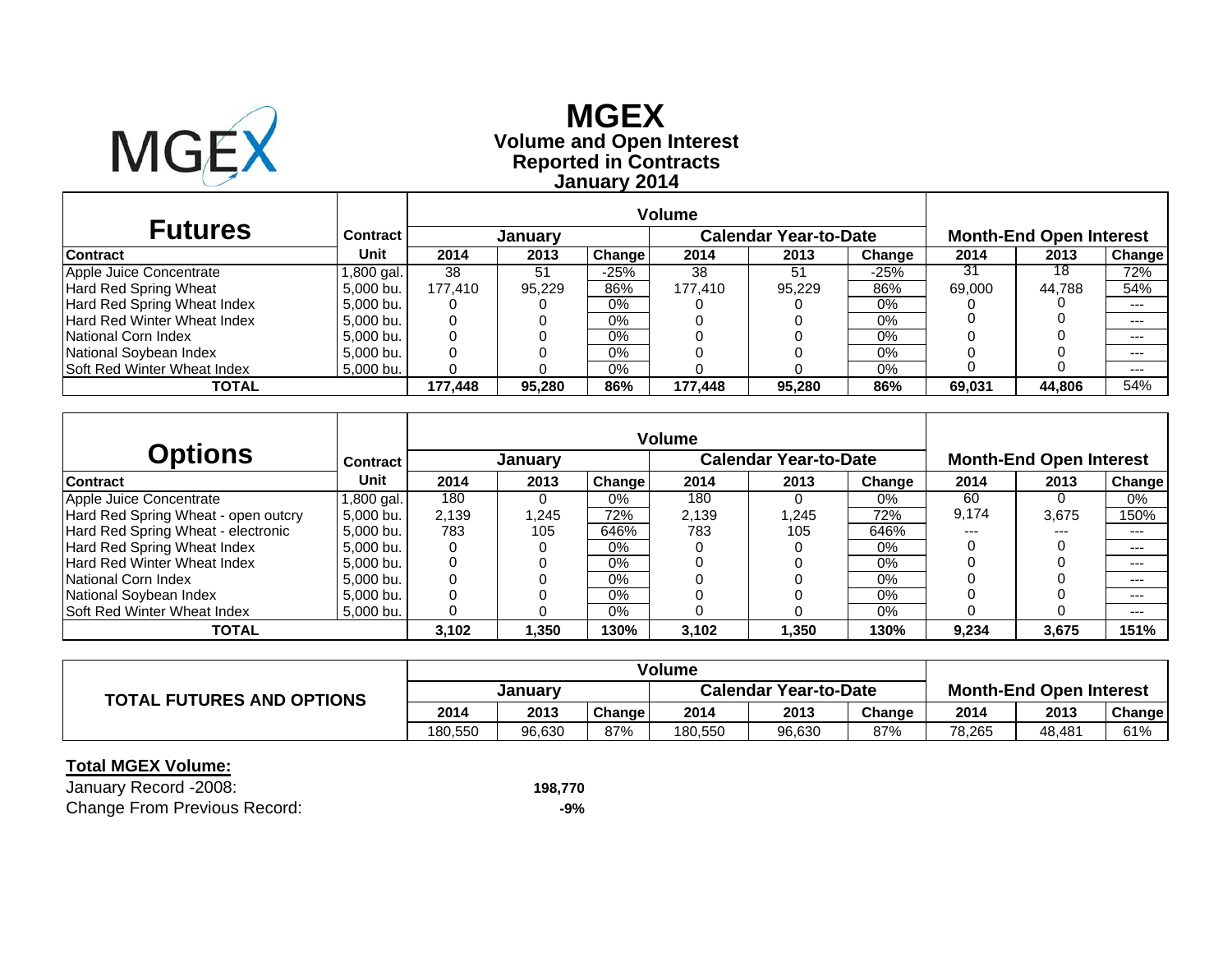

# **Reported in Contracts Volume and Open Interest MGEX February 2014**

| <b>Futures</b>                      | Contract   |         | <b>February</b> |        |         | Calendar Year-to-Date |        |        | <b>Month-End Open Interest</b> |        |
|-------------------------------------|------------|---------|-----------------|--------|---------|-----------------------|--------|--------|--------------------------------|--------|
| <b>Contract</b>                     | Unit       | 2014    | 2013            | Change | 2014    | 2013                  | Change | 2014   | 2013                           | Change |
| Apple Juice Concentrate             | 1,800 gal. | 37      | 60              | $-38%$ | 75      | 111                   | -32%   | 10     | 41                             | -76%   |
| Hard Red Spring Wheat               | 5,000 bu.  | 201.794 | 129.477         | 56%    | 379,204 | 224.706               | 69%    | 59,261 | 39,064                         | 52%    |
| Hard Red Spring Wheat Index         | 5,000 bu.  |         |                 | $0\%$  |         |                       | $0\%$  |        |                                | ---    |
| Hard Red Winter Wheat Index         | 5.000 bu.  |         |                 | $0\%$  |         |                       | 0%     |        |                                | ---    |
| National Corn Index                 | 5,000 bu.  |         |                 | $0\%$  |         |                       | $0\%$  |        |                                | $---$  |
| National Soybean Index              | 5.000 bu.  |         |                 | 0%     |         |                       | $0\%$  |        |                                | $---$  |
| <b>ISoft Red Winter Wheat Index</b> | 5,000 bu.  |         |                 | $0\%$  |         |                       | 0%     |        |                                | $---$  |
| <b>TOTAL</b>                        |            | 201.831 | 129.537         | 56%    | 379,279 | 224.817               | 69%    | 59,271 | 39.105                         | 52%    |

|                                     |                 |       |                 |               | <b>Volume</b> |                              |        |       |                                |         |
|-------------------------------------|-----------------|-------|-----------------|---------------|---------------|------------------------------|--------|-------|--------------------------------|---------|
| Options                             | <b>Contract</b> |       | <b>February</b> |               |               | <b>Calendar Year-to-Date</b> |        |       | <b>Month-End Open Interest</b> |         |
| <b>Contract</b>                     | Unit            | 2014  | 2013            | <b>Change</b> | 2014          | 2013                         | Change | 2014  | 2013                           | Change  |
| Apple Juice Concentrate             | ,800 gal.       | 60    | 155             | $-61%$        | 240           | 155                          | 55%    |       | 155                            | $-100%$ |
| Hard Red Spring Wheat - open outcry | 5,000 bu.       | 2,074 | 800,1           | 106%          | 4,213         | 2,253                        | 87%    | 7,494 | 2,832                          | 165%    |
| Hard Red Spring Wheat - electronic  | 5.000 bu.       | 378   | 102             | 271%          | 1.161         | 207                          | 461%   | $---$ | $---$                          | ---     |
| Hard Red Spring Wheat Index         | 5.000 bu.       | 0     | 0               | $0\%$         |               |                              | 0%     |       |                                | $---$   |
| <b>Hard Red Winter Wheat Index</b>  | 5.000 bu.       | 0     |                 | $0\%$         |               |                              | $0\%$  |       |                                | $---$   |
| National Corn Index                 | 5.000 bu.       | 0     |                 | $0\%$         |               |                              | $0\%$  |       |                                | ---     |
| National Soybean Index              | 5.000 bu.       | 0     |                 | $0\%$         |               |                              | $0\%$  |       |                                | ---     |
| <b>Soft Red Winter Wheat Index</b>  | 5,000 bu.       | 0     |                 | $0\%$         |               |                              | 0%     |       |                                | $---$   |
| <b>TOTAL</b>                        |                 | 2,512 | 1,265           | 99%           | 5,614         | 2,615                        | 115%   | 7,494 | 2,987                          | 151%    |

| <b>TOTAL FUTURES AND OPTIONS</b> |          |         |        |                              |         |        |                                |        |               |  |
|----------------------------------|----------|---------|--------|------------------------------|---------|--------|--------------------------------|--------|---------------|--|
|                                  | February |         |        | <b>Calendar Year-to-Date</b> |         |        | <b>Month-End Open Interest</b> |        |               |  |
|                                  | 2014     | 2013    | Change | 2014                         | 2013    | Change | 2014                           | 2013   | <b>Change</b> |  |
|                                  | 204.343  | 130.802 | 56%    | 384,893                      | 227,432 | 69%    | 66,765                         | 42.092 | 59%           |  |

#### **Total MGEX Volume:**

February Record -2011: **222,737** Change From Previous Record: **-8%**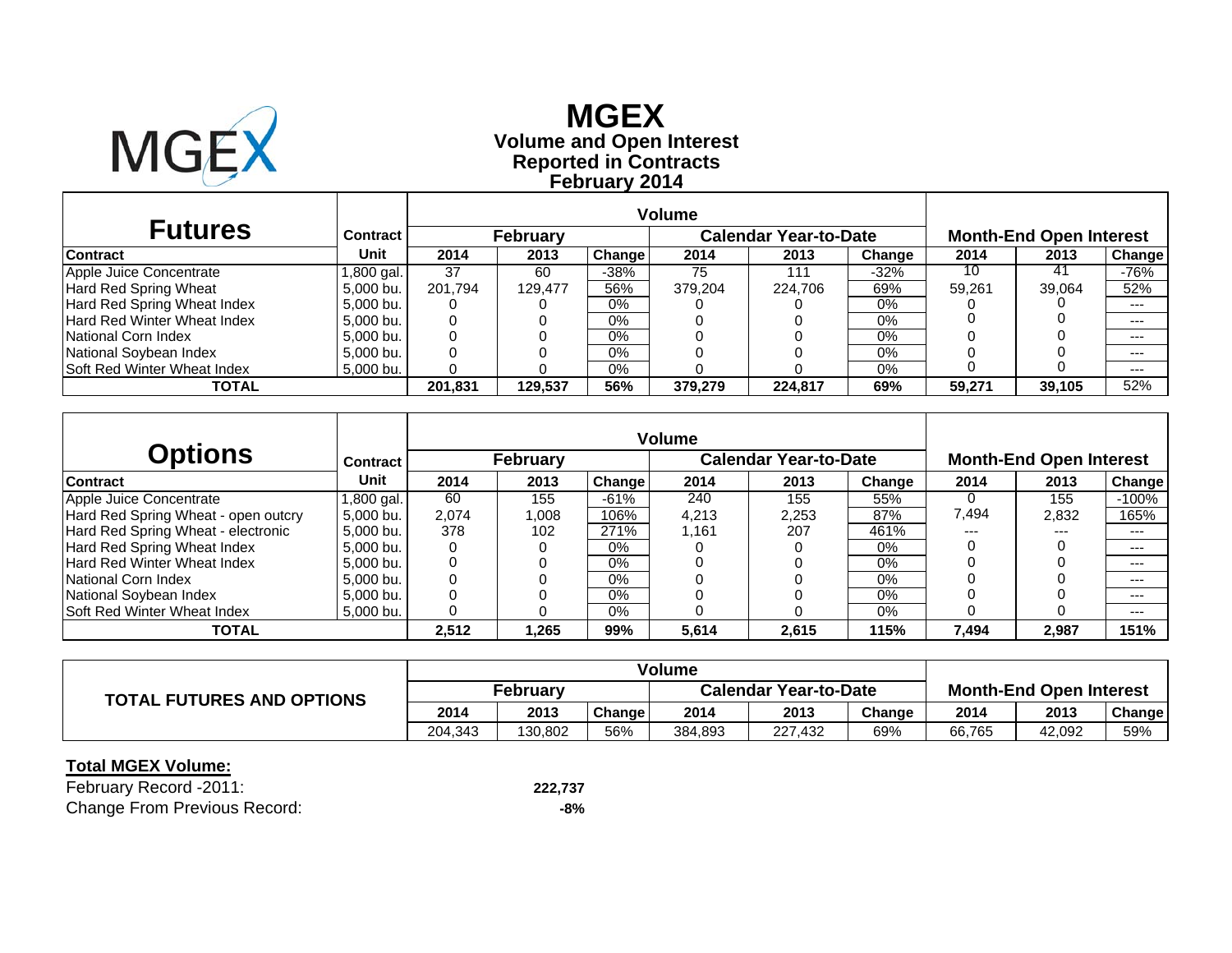

# **Reported in Contracts Volume and Open Interest MGEX March 2014**

| <b>Futures</b>                      | Contract   |         | <b>March</b> |        |         | Calendar Year-to-Date |        |        | <b>Month-End Open Interest</b> |        |
|-------------------------------------|------------|---------|--------------|--------|---------|-----------------------|--------|--------|--------------------------------|--------|
| <b>Contract</b>                     | Unit       | 2014    | 2013         | Change | 2014    | 2013                  | Change | 2014   | 2013                           | Change |
| Apple Juice Concentrate             | 1,800 gal. |         | 27           | $-81%$ | 80      | 138                   | -42%   |        | 50                             | -90%   |
| Hard Red Spring Wheat               | 5,000 bu.  | 168.648 | 91,653       | 84%    | 547,852 | 316,359               | 73%    | 71.088 | 41.211                         | 72%    |
| Hard Red Spring Wheat Index         | 5,000 bu.  |         |              | $0\%$  |         |                       | $0\%$  |        |                                | ---    |
| Hard Red Winter Wheat Index         | 5.000 bu.  |         |              | $0\%$  |         |                       | 0%     |        |                                | ---    |
| National Corn Index                 | 5,000 bu.  |         |              | $0\%$  |         |                       | $0\%$  |        |                                | $---$  |
| National Soybean Index              | 5.000 bu.  |         |              | 0%     |         |                       | $0\%$  |        |                                | $---$  |
| <b>ISoft Red Winter Wheat Index</b> | 5,000 bu.  |         |              | $0\%$  |         |                       | 0%     |        |                                | $---$  |
| <b>TOTAL</b>                        |            | 168.653 | 91.680       | 84%    | 547,932 | 316,497               | 73%    | 71.093 | 41.261                         | 72%    |

|                                     |           |       |              |         | <b>Volume</b> |                              |        |       |                                |         |
|-------------------------------------|-----------|-------|--------------|---------|---------------|------------------------------|--------|-------|--------------------------------|---------|
| <b>Options</b>                      | Contract  |       | <b>March</b> |         |               | <b>Calendar Year-to-Date</b> |        |       | <b>Month-End Open Interest</b> |         |
| Contract                            | Unit      | 2014  | 2013         | Change  | 2014          | 2013                         | Change | 2014  | 2013                           | Change  |
| Apple Juice Concentrate             | ,800 gal. | 0     | 200          | $-100%$ | 240           | 355                          | $-32%$ |       | 295                            | $-100%$ |
| Hard Red Spring Wheat - open outcry | 5,000 bu. | 989   | 566          | 75%     | 5,202         | 2,819                        | 85%    | 8,040 | 3.162                          | 154%    |
| Hard Red Spring Wheat - electronic  | 5,000 bu. | 758   | 130          | 483%    | 1.919         | 337                          | 469%   | ---   | ---                            | $--$    |
| Hard Red Spring Wheat Index         | 5.000 bu. | 0     | 0            | 0%      |               |                              | $0\%$  |       |                                | $- - -$ |
| <b>Hard Red Winter Wheat Index</b>  | 5.000 bu. | 0     |              | 0%      |               |                              | $0\%$  |       |                                | $---$   |
| National Corn Index                 | 5.000 bu. | 0     |              | 0%      |               |                              | $0\%$  |       |                                | $- - -$ |
| National Soybean Index              | 5.000 bu. | ი     |              | 0%      |               |                              | $0\%$  |       |                                | $---$   |
| <b>Soft Red Winter Wheat Index</b>  | 5,000 bu. | 0     |              | $0\%$   |               |                              | $0\%$  |       |                                | $---$   |
| TOTAL                               |           | 1,747 | 896          | 95%     | 7,361         | 3,511                        | 110%   | 8,040 | 3,457                          | 133%    |

| <b>TOTAL FUTURES AND OPTIONS</b> |              |        |        | <b>Volume</b>                |         |        |                                |        |        |  |
|----------------------------------|--------------|--------|--------|------------------------------|---------|--------|--------------------------------|--------|--------|--|
|                                  | <b>March</b> |        |        | <b>Calendar Year-to-Date</b> |         |        | <b>Month-End Open Interest</b> |        |        |  |
|                                  | 2014         | 2013   | Change | 2014                         | 2013    | Change | 2014                           | 2013   | Change |  |
|                                  | 170.400      | 92.576 | 84%    | 555,293                      | 320,008 | 74%    | 79,133                         | 44.718 | 77%    |  |

#### **Total MGEX Volume:**

March Record -2011: Change From Previous Record: **10%**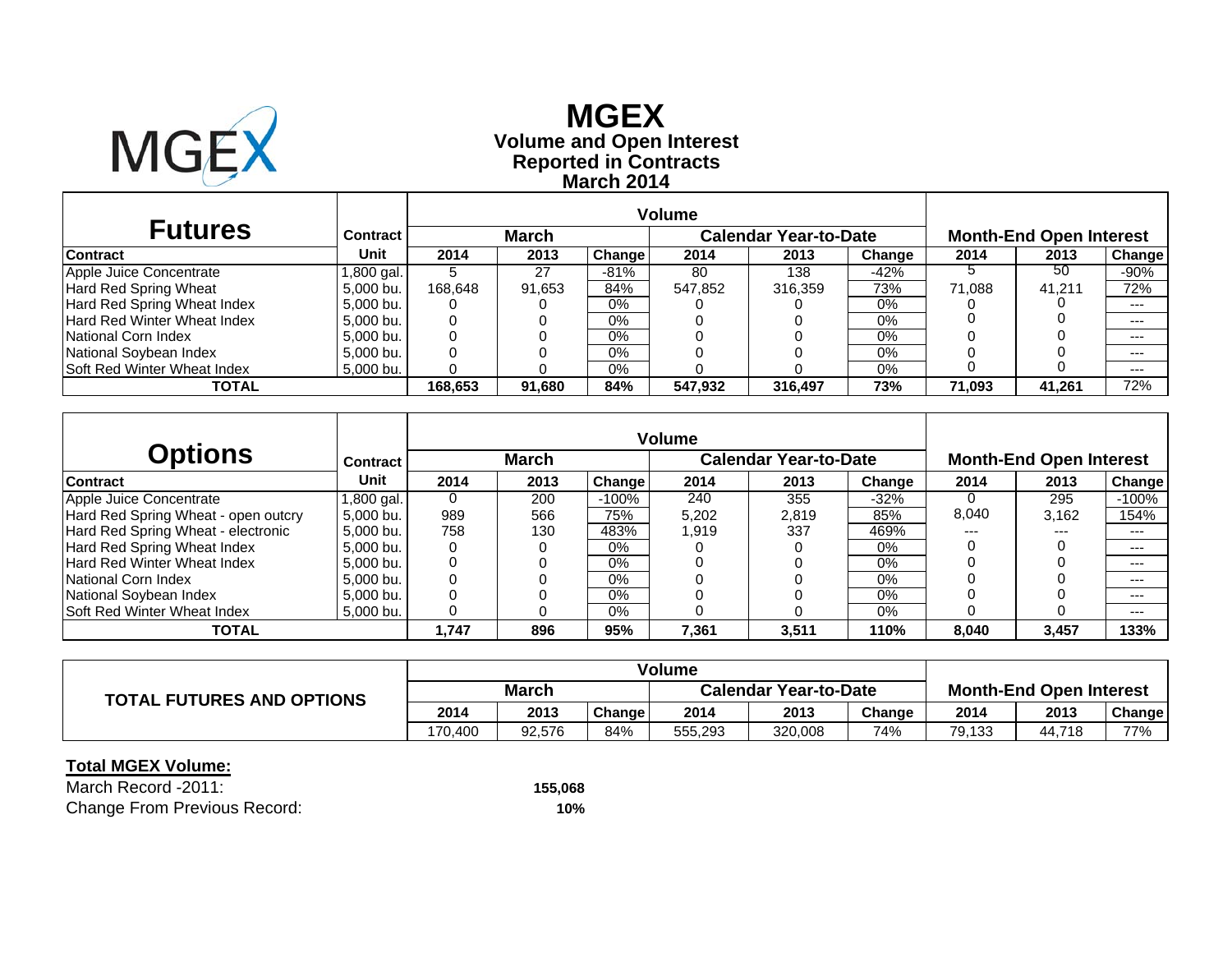

# **Reported in Contracts Volume and Open Interest MGEX April 2014**

| <b>Futures</b>                     | <b>Contract</b> |         | April   |        |         | <b>Calendar Year-to-Date</b> |        |        | <b>Month-End Open Interest</b> |        |
|------------------------------------|-----------------|---------|---------|--------|---------|------------------------------|--------|--------|--------------------------------|--------|
| <b>Contract</b>                    | Unit            | 2014    | 2013    | Change | 2014    | 2013                         | Change | 2014   | 2013                           | Change |
| Apple Juice Concentrate            | .800 gal.       |         | 63      | $-92%$ | 85      | 201                          | $-58%$ |        | 37                             | -100%  |
| Hard Red Spring Wheat              | 5,000 bu.       | 212.333 | 145.431 | 46%    | 760,185 | 461,790                      | 65%    | 69,899 | 37.147                         | 88%    |
| Hard Red Spring Wheat Index        | 5.000 bu.       |         |         | $0\%$  |         |                              | 0%     |        |                                | ---    |
| <b>Hard Red Winter Wheat Index</b> | 5.000 bu.       |         |         | 0%     |         |                              | 0%     |        |                                | ---    |
| National Corn Index                | 5.000 bu.       |         |         | $0\%$  |         |                              | $0\%$  |        |                                | $---$  |
| National Soybean Index             | 5.000 bu.       |         |         | 0%     |         |                              | $0\%$  |        |                                | $---$  |
| <b>Soft Red Winter Wheat Index</b> | 5,000 bu.       |         |         | $0\%$  |         |                              | 0%     |        |                                | $---$  |
| TOTAL                              |                 | 212.338 | 145.494 | 46%    | 760.270 | 461.991                      | 65%    | 69.899 | 37.184                         | 88%    |

|                                     |           |       |       |         | <b>Volume</b> |                              |        |       |                                |         |
|-------------------------------------|-----------|-------|-------|---------|---------------|------------------------------|--------|-------|--------------------------------|---------|
| <b>Options</b>                      | Contract  |       | April |         |               | <b>Calendar Year-to-Date</b> |        |       | <b>Month-End Open Interest</b> |         |
| Contract                            | Unit      | 2014  | 2013  | Change  | 2014          | 2013                         | Change | 2014  | 2013                           | Change  |
| Apple Juice Concentrate             | ,800 gal. | 0     | 250   | $-100%$ | 240           | 605                          | $-60%$ |       | 165                            | $-100%$ |
| Hard Red Spring Wheat - open outcry | 5,000 bu. | 406   | 661   | -39%    | 5,608         | 3,480                        | 61%    | 6,318 | 2.327                          | 172%    |
| Hard Red Spring Wheat - electronic  | 5,000 bu. | 1,294 | 169   | 666%    | 3.213         | 506                          | 535%   | ---   | ---                            | ---     |
| Hard Red Spring Wheat Index         | 5.000 bu. | 0     | 0     | 0%      |               |                              | $0\%$  |       |                                | $- - -$ |
| <b>Hard Red Winter Wheat Index</b>  | 5.000 bu. | 0     |       | 0%      |               |                              | $0\%$  |       |                                | $---$   |
| National Corn Index                 | 5.000 bu. | 0     |       | 0%      |               |                              | $0\%$  |       |                                | $- - -$ |
| National Soybean Index              | 5.000 bu. |       |       | 0%      |               |                              | $0\%$  |       |                                | $---$   |
| <b>Soft Red Winter Wheat Index</b>  | 5,000 bu. | 0     |       | $0\%$   |               |                              | $0\%$  |       |                                | $---$   |
| TOTAL                               |           | 700.ا | 1,080 | 57%     | 9,061         | 4,591                        | 97%    | 6,318 | 2,492                          | 154%    |

| <b>TOTAL FUTURES AND OPTIONS</b> |         |         |        | <b>Volume</b>                |         |        |                                |        |               |
|----------------------------------|---------|---------|--------|------------------------------|---------|--------|--------------------------------|--------|---------------|
|                                  | April   |         |        | <b>Calendar Year-to-Date</b> |         |        | <b>Month-End Open Interest</b> |        |               |
|                                  | 2014    | 2013    | Change | 2014                         | 2013    | Change | 2014                           | 2013   | <b>Change</b> |
|                                  | 214.038 | 146.574 | 46%    | 769,331                      | 466,582 | 65%    | 76.217                         | 39,676 | 92%           |

#### **Total MGEX Volume:**

April Record -2007: **182,299** Change From Previous Record: **17%**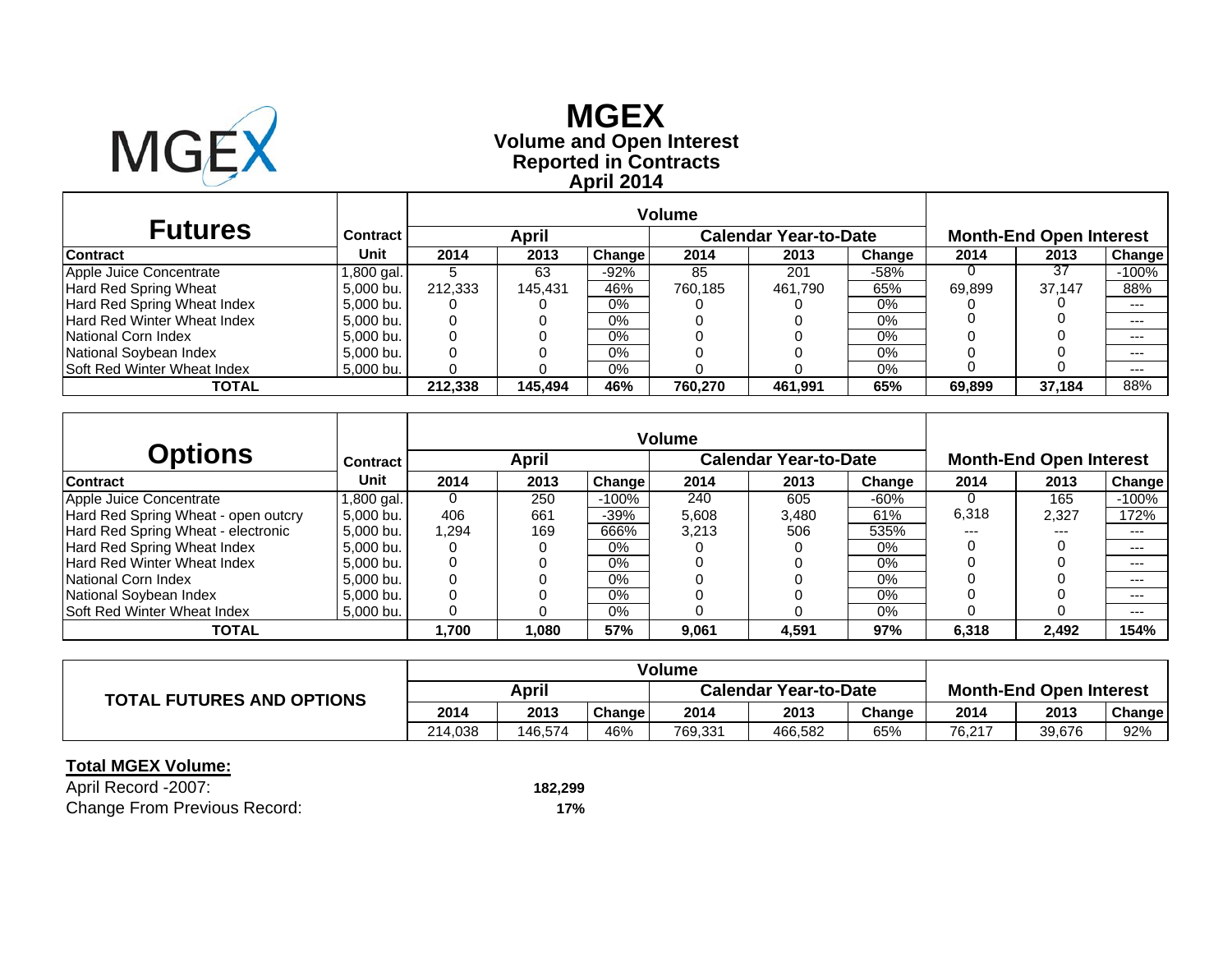

# **Reported in Contracts Volume and Open Interest MGEX May 2014**

| <b>Futures</b>                     | Contract   |         | May    |        |         | <b>Calendar Year-to-Date</b> |        | <b>Month-End Open Interest</b> |        |        |  |
|------------------------------------|------------|---------|--------|--------|---------|------------------------------|--------|--------------------------------|--------|--------|--|
| <b>Contract</b>                    | Unit       | 2014    | 2013   | Change | 2014    | 2013                         | Change | 2014                           | 2013   | Change |  |
| Apple Juice Concentrate            | 1,800 gal. | 20      |        | $0\%$  | 105     | 201                          | $-48%$ | 10                             | 33     | -70%   |  |
| Hard Red Spring Wheat              | 5.000 bu.  | 160.187 | 87.563 | 83%    | 920.372 | 549.353                      | 68%    | 71.908                         | 38.694 | 86%    |  |
| Hard Red Spring Wheat Index        | 5,000 bu.  |         |        | 0%     |         |                              | 0%     |                                |        | $---$  |  |
| <b>Hard Red Winter Wheat Index</b> | 5,000 bu.  |         |        | 0%     |         |                              | 0%     |                                |        | ---    |  |
| National Corn Index                | 5.000 bu.  |         |        | 0%     |         |                              | 0%     |                                |        | $--$   |  |
| National Soybean Index             | 5.000 bu.  |         |        | $0\%$  |         |                              | 0%     |                                |        | $---$  |  |
| <b>Soft Red Winter Wheat Index</b> | 5,000 bu.  |         |        | 0%     |         |                              | 0%     |                                |        | $---$  |  |
| TOTAL                              |            | 160.207 | 87.563 | 83%    | 920.477 | 549.554                      | 67%    | 71.918                         | 38,727 | 86%    |  |

|                                     |                 |       |       |               | <b>Volume</b> |                              |        |       |                                |         |
|-------------------------------------|-----------------|-------|-------|---------------|---------------|------------------------------|--------|-------|--------------------------------|---------|
| Options                             | <b>Contract</b> |       | May   |               |               | <b>Calendar Year-to-Date</b> |        |       | <b>Month-End Open Interest</b> |         |
| <b>Contract</b>                     | Unit            | 2014  | 2013  | <b>Change</b> | 2014          | 2013                         | Change | 2014  | 2013                           | Change  |
| Apple Juice Concentrate             | ,800 gal.       | O     | 287   | $-100%$       | 240           | 892                          | $-73%$ |       | 287                            | $-100%$ |
| Hard Red Spring Wheat - open outcry | 5.000 bu.       | 632   | 1,636 | $-61%$        | 6.240         | 4.754                        | 31%    | 7,487 | 3.505                          | 114%    |
| Hard Red Spring Wheat - electronic  | 5,000 bu.       | 2.024 | 183   | $1006\%$      | 5.237         | 689                          | 660%   | $---$ | ---                            | $---$   |
| Hard Red Spring Wheat Index         | 5.000 bu.       | 0     |       | $0\%$         |               |                              | 0%     |       |                                | $- - -$ |
| <b>Hard Red Winter Wheat Index</b>  | 5.000 bu.       | 0     |       | $0\%$         |               |                              | $0\%$  |       |                                | ---     |
| National Corn Index                 | 5.000 bu.       | 0     |       | 0%            |               |                              | $0\%$  |       |                                | ---     |
| National Soybean Index              | 5.000 bu.       | 0     |       | $0\%$         |               |                              | $0\%$  |       |                                | $---$   |
| <b>Soft Red Winter Wheat Index</b>  | 5,000 bu.       | 0     |       | 0%            |               |                              | 0%     |       |                                | $- - -$ |
| <b>TOTAL</b>                        |                 | 2,656 | 1.744 | 52%           | 11,717        | 6,335                        | 85%    | 7,487 | 3,792                          | 97%     |

| <b>TOTAL FUTURES AND OPTIONS</b> |         |        |        | <b>Volume</b> |                              |                                |        |        |               |
|----------------------------------|---------|--------|--------|---------------|------------------------------|--------------------------------|--------|--------|---------------|
|                                  | May     |        |        |               | <b>Calendar Year-to-Date</b> | <b>Month-End Open Interest</b> |        |        |               |
|                                  | 2014    | 2013   | Change | 2014          | 2013                         | Change                         | 2014   | 2013   | <b>Change</b> |
|                                  | 162.863 | 89.307 | 82%    | 932,194       | 555,889                      | 68%                            | 79,405 | 42.519 | 87%           |

#### **Total MGEX Volume:**

May Record -2011: **156,116** Change From Previous Record: **4%**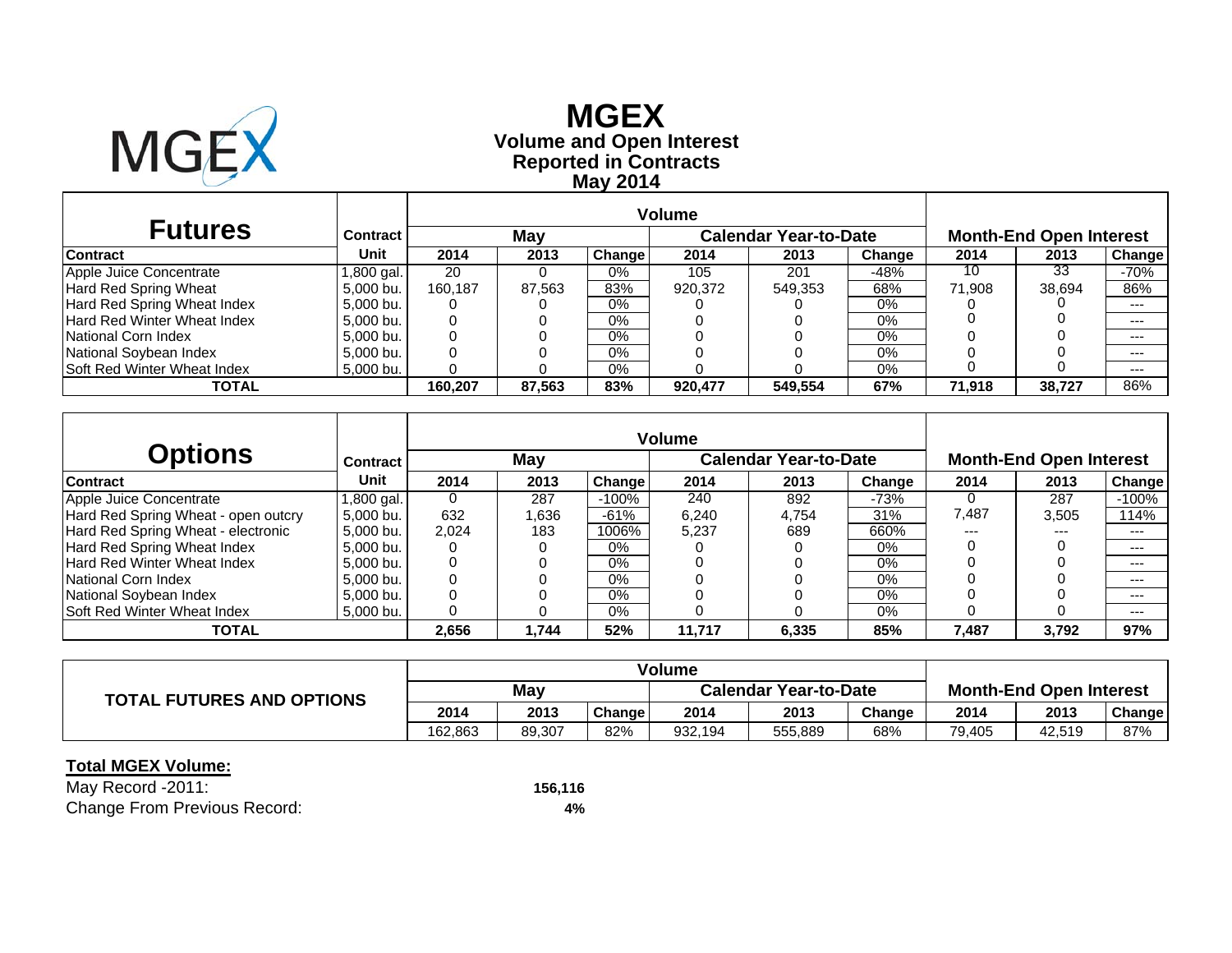

# **Reported in Contracts Volume and Open Interest MGEXJune 2014**

| <b>Futures</b>                     | Contract   |         | June    |         |           | <b>Calendar Year-to-Date</b> |        | <b>Month-End Open Interest</b> |        |        |  |
|------------------------------------|------------|---------|---------|---------|-----------|------------------------------|--------|--------------------------------|--------|--------|--|
| <b>Contract</b>                    | Unit       | 2014    | 2013    | Change  | 2014      | 2013                         | Change | 2014                           | 2013   | Change |  |
| Apple Juice Concentrate            | l,800 gal. |         | 85      | $-100%$ | 105       | 286                          | $-63%$ | 10                             | 26     | $-62%$ |  |
| Hard Red Spring Wheat              | 5,000 bu.  | 211.684 | 123,880 | 71%     | 1,132,056 | 673,233                      | 68%    | 58,033                         | 33.229 | 75%    |  |
| Hard Red Spring Wheat Index        | 5.000 bu.  |         |         | $0\%$   |           |                              | 0%     |                                |        | ---    |  |
| Hard Red Winter Wheat Index        | 5.000 bu.  |         |         | $0\%$   |           |                              | 0%     |                                |        | ---    |  |
| National Corn Index                | 5.000 bu.  |         |         | 0%      |           |                              | $0\%$  |                                |        | $---$  |  |
| National Soybean Index             | 5.000 bu.  |         |         | $0\%$   |           |                              | 0%     |                                |        | $---$  |  |
| <b>Soft Red Winter Wheat Index</b> | 5,000 bu.  |         |         | $0\%$   |           |                              | 0%     |                                |        | $---$  |  |
| TOTAL                              |            | 211.684 | 123.965 | 71%     | 1.132.161 | 673.519                      | 68%    | 58.043                         | 33.255 | 75%    |  |

|                                     |                 | <b>Volume</b> |       |         |        |                              |        |                                |       |               |  |
|-------------------------------------|-----------------|---------------|-------|---------|--------|------------------------------|--------|--------------------------------|-------|---------------|--|
| Options                             | <b>Contract</b> |               | June  |         |        | <b>Calendar Year-to-Date</b> |        | <b>Month-End Open Interest</b> |       |               |  |
| <b>Contract</b>                     | <b>Unit</b>     | 2014          | 2013  | Change  | 2014   | 2013                         | Change | 2014                           | 2013  | <b>Change</b> |  |
| Apple Juice Concentrate             | l,800 gal.      | 0             | 565   | $-100%$ | 240    | .532                         | $-84%$ |                                | 360   | $-100%$       |  |
| Hard Red Spring Wheat - open outcry | 5.000 bu.       | 774           | 792   | $-2%$   | 7.014  | 5.546                        | 26%    | 6,823                          | 3.678 | 86%           |  |
| Hard Red Spring Wheat - electronic  | 5.000 bu.       | .549          | 381   | 307%    | 6.786  | 1.070                        | 534%   | $---$                          | $---$ | $---$         |  |
| Hard Red Spring Wheat Index         | 5.000 bu.       | O             |       | $0\%$   |        |                              | 0%     |                                |       | ---           |  |
| <b>Hard Red Winter Wheat Index</b>  | 5.000 bu.       | 0             |       | $0\%$   |        |                              | 0%     |                                |       | ---           |  |
| National Corn Index                 | 5.000 bu.       | 0             |       | $0\%$   |        |                              | $0\%$  |                                |       | ---           |  |
| National Soybean Index              | 5.000 bu.       |               |       | $0\%$   |        |                              | $0\%$  |                                |       | $---$         |  |
| <b>Soft Red Winter Wheat Index</b>  | 5.000 bu.       | 0             |       | 0%      |        |                              | 0%     |                                |       | $---$         |  |
| TOTAL                               |                 | 2,323         | 1,738 | 34%     | 14.040 | 8,148                        | 72%    | 6,823                          | 4,038 | 69%           |  |

| <b>TOTAL FUTURES AND OPTIONS</b> |         |         |        | <b>Volume</b>                |         |        |                                |        |        |
|----------------------------------|---------|---------|--------|------------------------------|---------|--------|--------------------------------|--------|--------|
|                                  | June    |         |        | <b>Calendar Year-to-Date</b> |         |        | <b>Month-End Open Interest</b> |        |        |
|                                  | 2014    | 2013    | Change | 2014                         | 2013    | Change | 2014                           | 2013   | Change |
|                                  | 214.007 | 125.703 | 70%    | .146.201                     | 681,667 | 68%    | 64,866                         | 37,293 | 74%    |

#### **Total MGEX Volume:**

June Record -2011: Change From Previous Record: **-1%**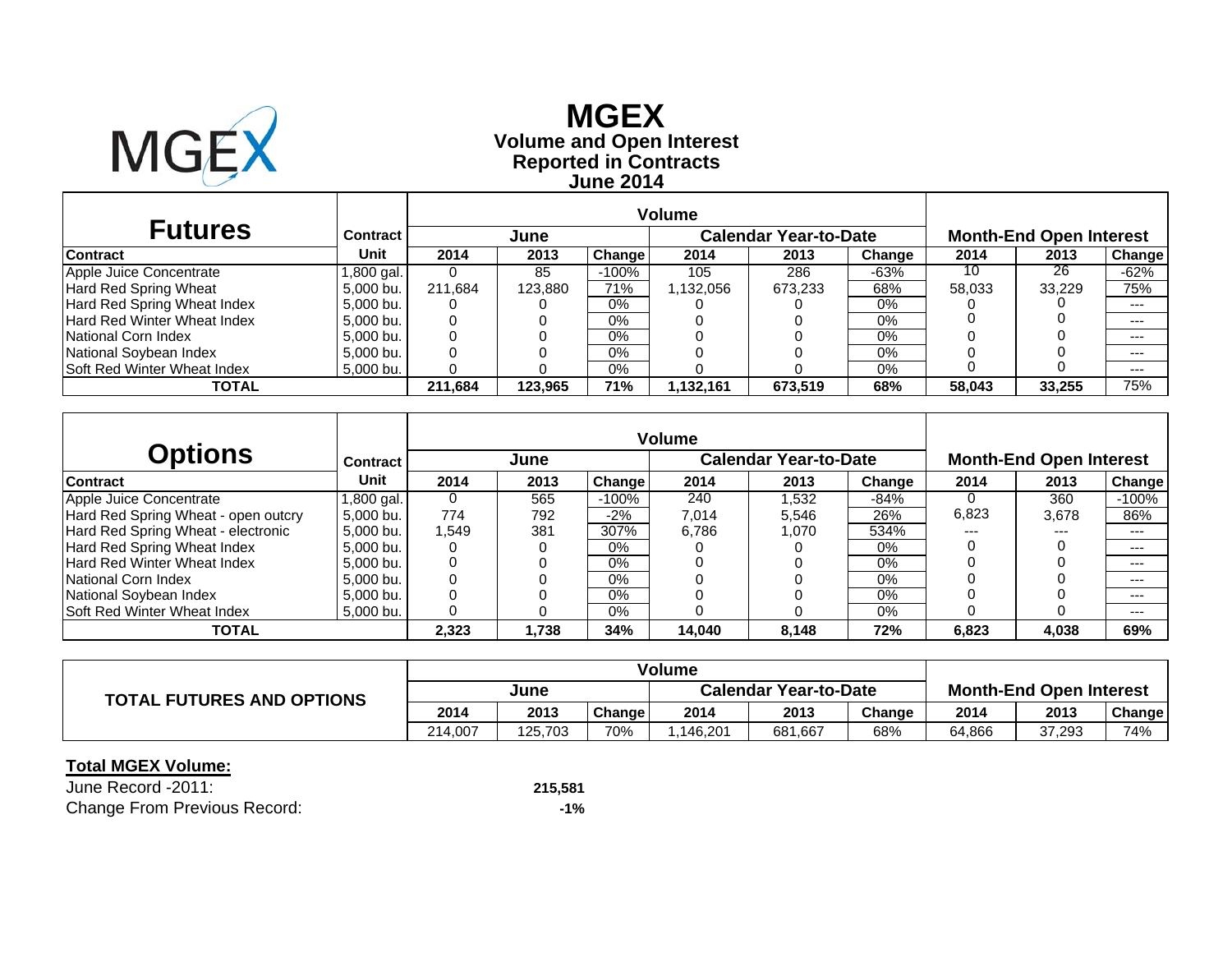

**Reported in Contracts Volume and Open Interest MGEX July 2014**

| <b>Futures</b>                     | Contract   |         | July   |               |           | <b>Calendar Year-to-Date</b> |        | <b>Month-End Open Interest</b> |        |               |  |
|------------------------------------|------------|---------|--------|---------------|-----------|------------------------------|--------|--------------------------------|--------|---------------|--|
| <b>Contract</b>                    | Unit       | 2014    | 2013   | <b>Change</b> | 2014      | 2013                         | Change | 2014                           | 2013   | <b>Change</b> |  |
| Apple Juice Concentrate            | l,800 gal. | 20      |        | 186%          | 125       | 293                          | $-57%$ | 10                             | 33     | $-70%$        |  |
| Hard Red Spring Wheat              | 5.000 bu.  | 138.164 | 98,357 | 40%           | .270,220  | 771,590                      | 65%    | 64,315                         | 35,411 | 82%           |  |
| Hard Red Spring Wheat Index        | 5,000 bu.  |         |        | $0\%$         |           |                              | 0%     |                                |        | $--$          |  |
| <b>Hard Red Winter Wheat Index</b> | 5,000 bu.  |         |        | $0\%$         |           |                              | 0%     |                                |        | $- - -$       |  |
| National Corn Index                | 5,000 bu.  |         |        | $0\%$         |           |                              | 0%     |                                |        | $- - -$       |  |
| National Soybean Index             | 5.000 bu.  |         |        | $0\%$         |           |                              | 0%     |                                |        | $- - -$       |  |
| <b>Soft Red Winter Wheat Index</b> | 5,000 bu.  |         |        | $0\%$         |           |                              | 0%     |                                |        | $- - -$       |  |
| <b>TOTAL</b>                       |            | 138.184 | 98.364 | 40%           | 1,270,345 | 771.883                      | 65%    | 64.325                         | 35,444 | 81%           |  |

| <b>Options</b>                      | Contract  |       | July  |         | <b>Volume</b> | <b>Calendar Year-to-Date</b> |        |       | <b>Month-End Open Interest</b> |               |
|-------------------------------------|-----------|-------|-------|---------|---------------|------------------------------|--------|-------|--------------------------------|---------------|
| <b>Contract</b>                     | Unit      | 2014  | 2013  | Change  | 2014          | 2013                         | Change | 2014  | 2013                           | <b>Change</b> |
| Apple Juice Concentrate             | .800 gal. | 0     | 80    | $-100%$ | 240           | 1.612                        | $-85%$ |       | 440                            | $-100%$       |
| Hard Red Spring Wheat - open outcry | 5,000 bu. | 1,093 | 775   | 41%     | 8,107         | 6,321                        | 28%    | 6,815 | 4,768                          | 43%           |
| Hard Red Spring Wheat - electronic  | 5,000 bu. | 2,285 | 693   | 230%    | 9.071         | 1.763                        | 415%   | ---   | $---$                          | ---           |
| Hard Red Spring Wheat Index         | 5.000 bu. | 0     | 0     | 0%      |               |                              | 0%     |       |                                | $---$         |
| Hard Red Winter Wheat Index         | 5,000 bu. | 0     |       | 0%      |               |                              | $0\%$  |       |                                | $--$          |
| National Corn Index                 | 5.000 bu. | 0     | 0     | $0\%$   |               |                              | 0%     |       |                                | $--$          |
| National Soybean Index              | 5.000 bu. | 0     |       | 0%      |               |                              | 0%     |       |                                | $- - -$       |
| Soft Red Winter Wheat Index         | 5,000 bu. | 0     |       | $0\%$   |               |                              | $0\%$  |       | 0                              | $--$          |
| <b>TOTAL</b>                        |           | 3,378 | 1,548 | 118%    | 17,418        | 9,696                        | 80%    | 6,815 | 5,208                          | 31%           |

| <b>TOTAL FUTURES AND OPTIONS</b> |         |        |        |           |                              |        |                                |        |        |  |
|----------------------------------|---------|--------|--------|-----------|------------------------------|--------|--------------------------------|--------|--------|--|
|                                  | July    |        |        |           | <b>Calendar Year-to-Date</b> |        | <b>Month-End Open Interest</b> |        |        |  |
|                                  | 2014    | 2013   | Change | 2014      | 2013                         | Change | 2014                           | 2013   | Change |  |
|                                  | 141.562 | 99.912 | 42%    | 1,287,763 | 781,579                      | 65%    | 71,140                         | 40,652 | 75%    |  |

## **Total MGEX Volume:**

July Record -2006: **174,827** Change From Previous Record: **-19%**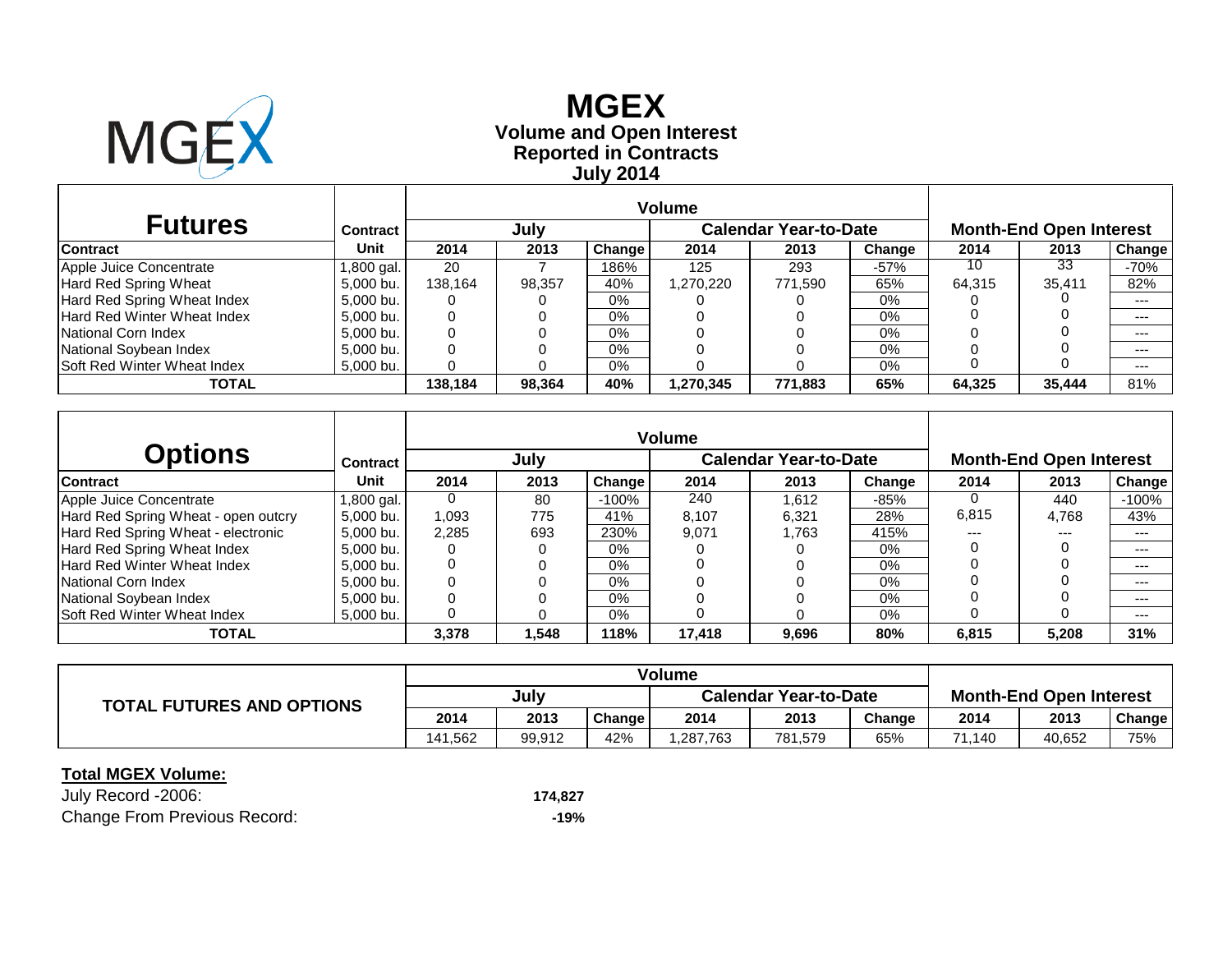

 $\mathbf{r}$ 

**Reported in Contracts Volume and Open Interest MGEX August 2014**

| <b>Futures</b>                     | <b>Contract</b> |         | <b>August</b> |        | Calendar Year-to-Date |         |        | <b>Month-End Open Interest</b> |        |         |  |
|------------------------------------|-----------------|---------|---------------|--------|-----------------------|---------|--------|--------------------------------|--------|---------|--|
| <b>Contract</b>                    | Unit            | 2014    | 2013          | Change | 2014                  | 2013    | Change | 2014                           | 2013   | Change  |  |
| Apple Juice Concentrate            | l,800 gal.      | 20      | 85            | -76%   | 145                   | 378     | $-62%$ | 10                             | 15     | $-33%$  |  |
| Hard Red Spring Wheat              | 5,000 bu.       | 196.831 | 166.793       | 18%    | .467,051              | 938,383 | 56%    | 55.761                         | 32.355 | 72%     |  |
| Hard Red Spring Wheat Index        | 5,000 bu.       |         |               | 0%     |                       |         | $0\%$  |                                |        | $---$   |  |
| Hard Red Winter Wheat Index        | 5,000 bu.       |         |               | 0%     |                       |         | $0\%$  |                                |        | $- - -$ |  |
| National Corn Index                | 5,000 bu.       |         |               | 0%     |                       |         | 0%     |                                |        | $- - -$ |  |
| National Soybean Index             | 5,000 bu.       |         |               | 0%     |                       |         | 0%     |                                |        | $- - -$ |  |
| <b>Soft Red Winter Wheat Index</b> | 5,000 bu.       |         |               | 0%     |                       |         | $0\%$  |                                |        |         |  |
| <b>TOTAL</b>                       |                 | 196.851 | 166,878       | 18%    | .467,196              | 938,761 | 56%    | 55.771                         | 32,370 | 72%     |  |

|                                     |                 |          |        | <b>Volume</b> |        |                              |        |       |                                |               |
|-------------------------------------|-----------------|----------|--------|---------------|--------|------------------------------|--------|-------|--------------------------------|---------------|
| <b>Options</b>                      | <b>Contract</b> |          | August |               |        | <b>Calendar Year-to-Date</b> |        |       | <b>Month-End Open Interest</b> |               |
| <b>Contract</b>                     | Unit            | 2014     | 2013   | Change        | 2014   | 2013                         | Change | 2014  | 2013                           | <b>Change</b> |
| Apple Juice Concentrate             | .800 gal.       | $\Omega$ | 585    | $-100%$       | 240    | 2.197                        | $-89%$ |       | 145                            | $-100%$       |
| Hard Red Spring Wheat - open outcry | 5,000 bu.       | 246      | 1,920  | $-87%$        | 8,353  | 8,241                        | $1\%$  | 5,016 | 4,018                          | 25%           |
| Hard Red Spring Wheat - electronic  | 5,000 bu.       | 2,415    | 426    | 467%          | 11.486 | 2.189                        | 425%   | ---   | $---$                          | $---$         |
| Hard Red Spring Wheat Index         | 5.000 bu.       | 0        | 0      | 0%            |        |                              | 0%     |       |                                | ---           |
| <b>Hard Red Winter Wheat Index</b>  | 5,000 bu.       | 0        |        | 0%            |        |                              | 0%     |       |                                | $---$         |
| National Corn Index                 | 5.000 bu.       | 0        |        | 0%            |        |                              | $0\%$  |       |                                | $- - -$       |
| National Soybean Index              | 5.000 bu.       | 0        |        | $0\%$         |        |                              | $0\%$  |       |                                | $--$          |
| Soft Red Winter Wheat Index         | 5,000 bu.       | 0        |        | $0\%$         |        |                              | $0\%$  |       | 0                              | $---$         |
| <b>TOTAL</b>                        |                 | 2.661    | 2,931  | $-9%$         | 20.079 | 12.627                       | 59%    | 5,016 | 4.163                          | 20%           |

| <b>TOTAL FUTURES AND OPTIONS</b> |         |         |        |          |                              |        |                                |        |        |  |
|----------------------------------|---------|---------|--------|----------|------------------------------|--------|--------------------------------|--------|--------|--|
|                                  | Auaust  |         |        |          | <b>Calendar Year-to-Date</b> |        | <b>Month-End Open Interest</b> |        |        |  |
|                                  | 2014    | 2013    | Change | 2014     | 2013                         | Change | 2014                           | 2013   | Change |  |
|                                  | 199.512 | 169.809 | 17%    | .487.275 | 951,388                      | 56%    | 60.787                         | 36,533 | 66%    |  |

## **Total MGEX Volume:**

| August Record - 2007:               | 216,593 |
|-------------------------------------|---------|
| <b>Change From Previous Record:</b> | -8%     |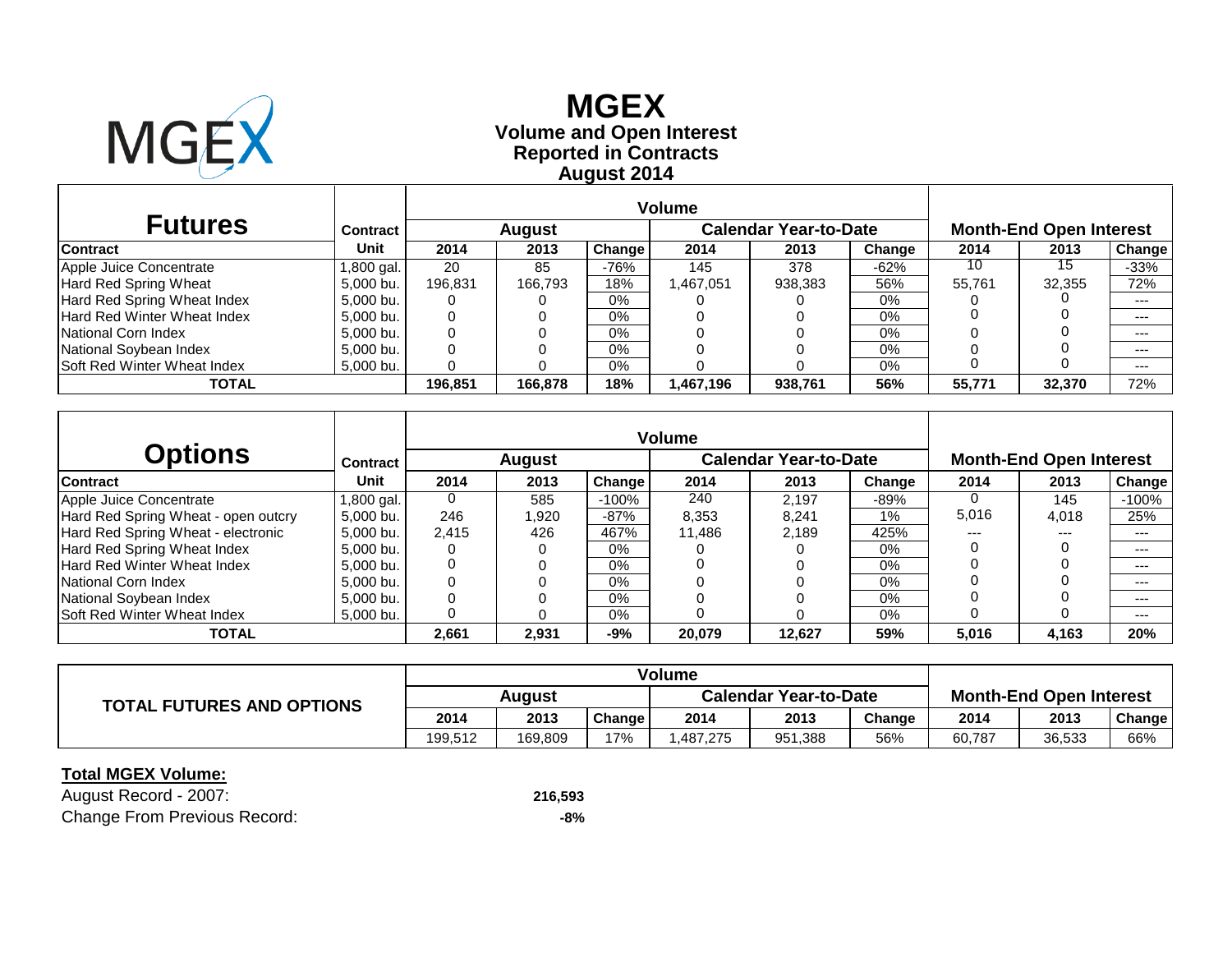

**Reported in Contracts Volume and Open Interest MGEX September 2014**

| <b>Futures</b>                     | <b>Contract</b> |         | <b>September</b> |        |          | Calendar Year-to-Date |        |        | <b>Month-End Open Interest</b> |         |
|------------------------------------|-----------------|---------|------------------|--------|----------|-----------------------|--------|--------|--------------------------------|---------|
| <b>Contract</b>                    | Unit            | 2014    | 2013             | Change | 2014     | 2013                  | Change | 2014   | 2013                           | Change  |
| Apple Juice Concentrate            | l.800 gal.      | 70      | 13               | 438%   | 215      | 391                   | $-45%$ | 20     | 14                             | 43%     |
| Hard Red Spring Wheat              | 5,000 bu.       | 155.822 | 133,134          | 17%    | .622,873 | 1,071,517             | 51%    | 65.743 | 46,550                         | 41%     |
| Hard Red Spring Wheat Index        | 5,000 bu.       |         |                  | 0%     |          |                       | $0\%$  |        |                                | $---$   |
| Hard Red Winter Wheat Index        | 5,000 bu.       |         |                  | 0%     |          |                       | $0\%$  |        |                                | $- - -$ |
| National Corn Index                | 5,000 bu.       |         |                  | 0%     |          |                       | 0%     |        |                                | $- - -$ |
| National Soybean Index             | 5,000 bu.       |         |                  | 0%     |          |                       | 0%     |        |                                | $- - -$ |
| <b>Soft Red Winter Wheat Index</b> | 5,000 bu.       |         |                  | 0%     |          |                       | $0\%$  |        |                                |         |
| <b>TOTAL</b>                       |                 | 155.892 | 133.147          | 17%    | .623,088 | 1,071,908             | 51%    | 65.763 | 46.564                         | 41%     |

|                                     |                 | <b>Volume</b> |                  |               |        |                              |        |       |                                |               |
|-------------------------------------|-----------------|---------------|------------------|---------------|--------|------------------------------|--------|-------|--------------------------------|---------------|
| <b>Options</b>                      | <b>Contract</b> |               | <b>September</b> |               |        | <b>Calendar Year-to-Date</b> |        |       | <b>Month-End Open Interest</b> |               |
| <b>Contract</b>                     | Unit            | 2014          | 2013             | <b>Change</b> | 2014   | 2013                         | Change | 2014  | 2013                           | <b>Change</b> |
| Apple Juice Concentrate             | .800 gal.       | 0             | 140              | $-100%$       | 240    | 2.337                        | $-90%$ |       | 285                            | $-100%$       |
| Hard Red Spring Wheat - open outcry | 5.000 bu.       | 111           | 1,954            | -94%          | 8,464  | 10,195                       | $-17%$ | 5,361 | 6,036                          | $-11%$        |
| Hard Red Spring Wheat - electronic  | 5,000 bu.       | 1,705         | 635              | 169%          | 13.191 | 2.824                        | 367%   | ---   | $---$                          | ---           |
| Hard Red Spring Wheat Index         | 5.000 bu.       | 0             | 0                | 0%            |        |                              | $0\%$  |       |                                | $---$         |
| <b>Hard Red Winter Wheat Index</b>  | 5,000 bu.       | 0             |                  | 0%            |        |                              | 0%     |       |                                | $--$          |
| National Corn Index                 | 5.000 bu.       | 0             | 0                | $0\%$         |        |                              | $0\%$  |       |                                | $---$         |
| National Soybean Index              | 5.000 bu.       | 0             |                  | 0%            |        |                              | 0%     |       |                                | $- - -$       |
| Soft Red Winter Wheat Index         | 5.000 bu.       | 0             |                  | 0%            |        |                              | $0\%$  |       | 0                              | $--$          |
| <b>TOTAL</b>                        |                 | 816. ا        | 2,729            | $-33%$        | 21,895 | 15,356                       | 43%    | 5,361 | 6,321                          | $-15%$        |

| <b>TOTAL FUTURES AND OPTIONS</b> |                  |         |        | <b>Volume</b> |                              |                                |            |        |        |
|----------------------------------|------------------|---------|--------|---------------|------------------------------|--------------------------------|------------|--------|--------|
|                                  | <b>September</b> |         |        |               | <b>Calendar Year-to-Date</b> | <b>Month-End Open Interest</b> |            |        |        |
|                                  | 2014             | 2013    | Change | 2014          | 2013                         | Change                         | 2014       | 2013   | Change |
|                                  | 157.708          | 135.876 | 16%    | .644.983      | ,087,264                     | 51%                            | .124<br>74 | 52.885 | 34%    |

## **Total MGEX Volume:**

September Record - 2002: **162,596** Change From Previous Record: **-3%**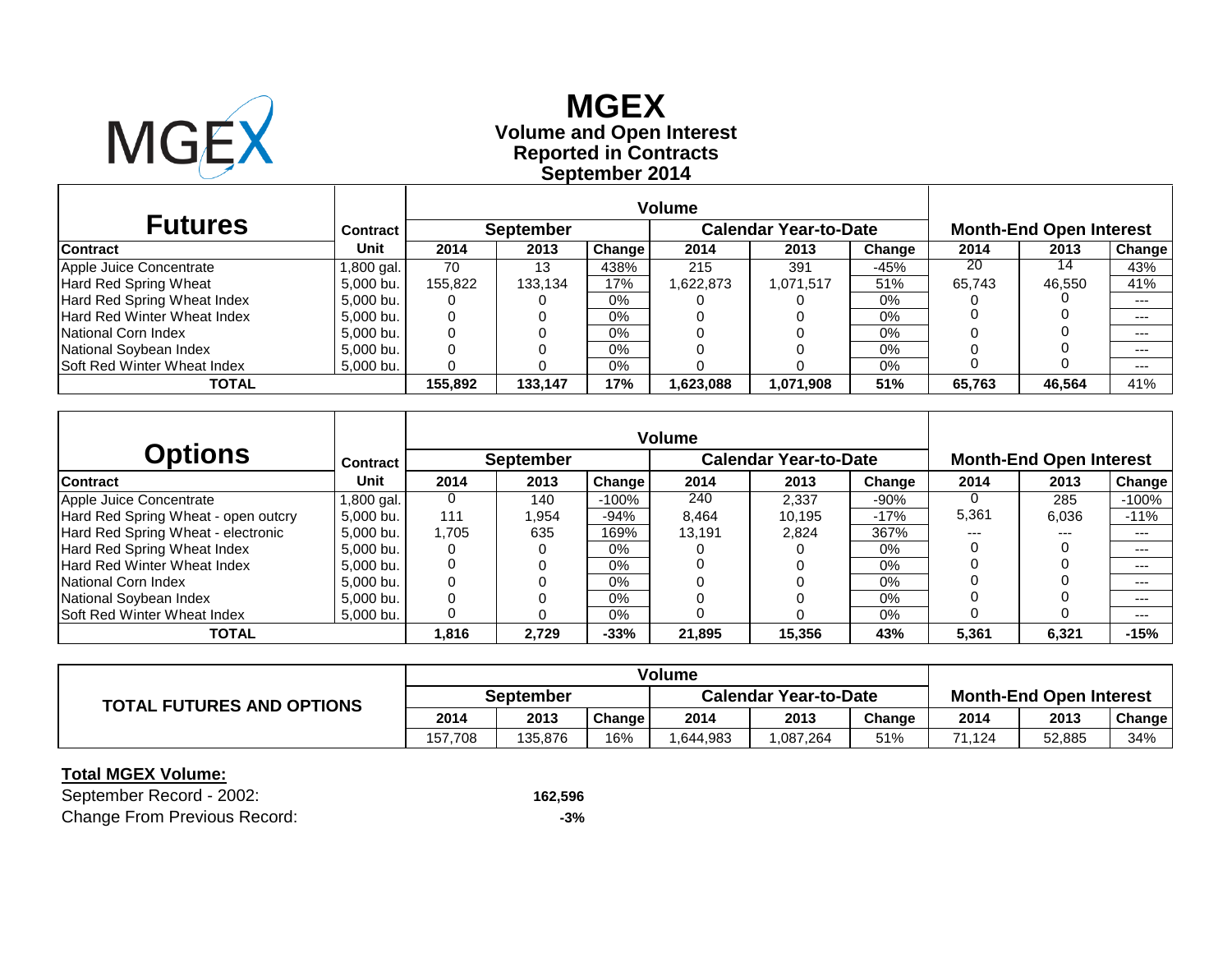

# **Reported in Contracts Volume and Open Interest MGEXOctober 2014**

| <b>Futures</b>                     | Contract   |         | October |               |          | <b>Calendar Year-to-Date</b> |        | <b>Month-End Open Interest</b> |        |         |  |
|------------------------------------|------------|---------|---------|---------------|----------|------------------------------|--------|--------------------------------|--------|---------|--|
| <b>Contract</b>                    | Unit       | 2014    | 2013    | <b>Change</b> | 2014     | 2013                         | Change | 2014                           | 2013   | Change  |  |
| Apple Juice Concentrate            | l,800 gal. | 45      | 66      | $-32%$        | 260      | 457                          | $-43%$ | 30                             | 15     | 100%    |  |
| Hard Red Spring Wheat              | 5.000 bu.  | 169.019 | 120.349 | 40%           | .791.892 | 1,191,866                    | 50%    | 63.525                         | 53.177 | 19%     |  |
| Hard Red Spring Wheat Index        | 5,000 bu.  |         |         | $0\%$         |          |                              | $0\%$  |                                |        | $--$    |  |
| Hard Red Winter Wheat Index        | 5,000 bu.  |         |         | $0\%$         |          |                              | 0%     |                                |        | $- - -$ |  |
| National Corn Index                | 5.000 bu.  |         |         | 0%            |          |                              | 0%     |                                |        | $---$   |  |
| National Soybean Index             | 5.000 bu.  |         |         | $0\%$         |          |                              | 0%     |                                |        | $- - -$ |  |
| <b>Soft Red Winter Wheat Index</b> | 5,000 bu.  |         |         | 0%            |          |                              | 0%     |                                |        | $---$   |  |
| <b>TOTAL</b>                       |            | 169.064 | 120,415 | 40%           | ,792,152 | 1,192,323                    | 50%    | 63,555                         | 53,192 | 19%     |  |

| <b>Options</b>                      | <b>Contract</b> |      | <b>October</b> |         |        | <b>Calendar Year-to-Date</b> |        | <b>Month-End Open Interest</b> |       |         |  |
|-------------------------------------|-----------------|------|----------------|---------|--------|------------------------------|--------|--------------------------------|-------|---------|--|
| <b>Contract</b>                     | Unit            | 2014 | 2013           | Change  | 2014   | 2013                         | Change | 2014                           | 2013  | Change  |  |
| Apple Juice Concentrate             | 1,800 gal.      | 0    | 386            | $-100%$ | 240    | 2.723                        | $-91%$ |                                | 190   | $-100%$ |  |
| Hard Red Spring Wheat - open outcry | 5.000 bu.       | 178  | 1,515          | $-88%$  | 8.642  | 11.710                       | $-26%$ | 5,912                          | 7,511 | $-21%$  |  |
| Hard Red Spring Wheat - electronic  | 5.000 bu.       | 582  | 486            | 20%     | 13.773 | 3.310                        | 316%   | $---$                          | $---$ | $---$   |  |
| Hard Red Spring Wheat Index         | 5.000 bu.       | 0    |                | $0\%$   |        |                              | $0\%$  |                                |       | $--$    |  |
| <b>Hard Red Winter Wheat Index</b>  | 5,000 bu.       | 0    |                | $0\%$   |        |                              | $0\%$  |                                |       | $---$   |  |
| National Corn Index                 | 5.000 bu.       | 0    |                | $0\%$   |        |                              | $0\%$  |                                |       | $--$    |  |
| National Soybean Index              | 5.000 bu.       |      |                | $0\%$   |        |                              | $0\%$  |                                |       | $---$   |  |
| <b>Soft Red Winter Wheat Index</b>  | 5,000 bu.       | 0    |                | $0\%$   |        |                              | $0\%$  |                                |       | $---$   |  |
| TOTAL                               |                 | 760  | 2,387          | $-68%$  | 22,655 | 17,743                       | 28%    | 5,912                          | 7,701 | $-23%$  |  |

|                                  |         |         |        | <b>Volume</b> |                              |                                |        |        |               |
|----------------------------------|---------|---------|--------|---------------|------------------------------|--------------------------------|--------|--------|---------------|
| <b>TOTAL FUTURES AND OPTIONS</b> | October |         |        |               | <b>Calendar Year-to-Date</b> | <b>Month-End Open Interest</b> |        |        |               |
|                                  | 2014    | 2013    | Change | 2014          | 2013                         | Change                         | 2014   | 2013   | <b>Change</b> |
|                                  | 169.824 | 122.802 | 38%    | .814,807      | ,210,066                     | 50%                            | 69,467 | 60,893 | 14%           |

#### **Total MGEX Volume:**

October Record - 2007 **200,448** Change From Previous Record: **-15%**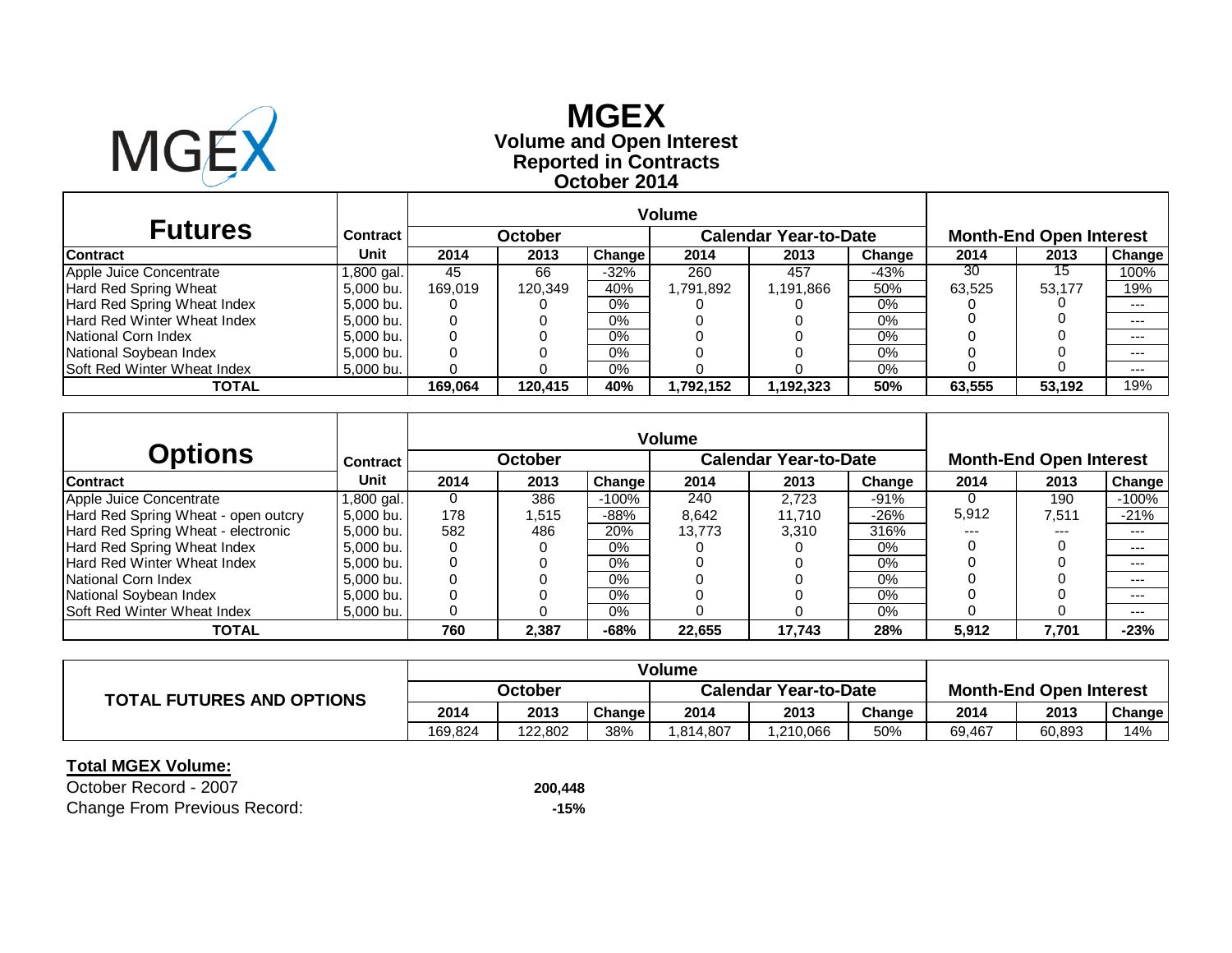

## **Reported in Contracts Volume and Open Interest MGEXNovember 2014**

|                                    |            |         |                 | <b>Volume</b> |           |                              |        |                                |        |        |  |
|------------------------------------|------------|---------|-----------------|---------------|-----------|------------------------------|--------|--------------------------------|--------|--------|--|
| <b>Futures</b>                     | Contract   |         | <b>November</b> |               |           | <b>Calendar Year-to-Date</b> |        | <b>Month-End Open Interest</b> |        |        |  |
| <b>Contract</b>                    | Unit       | 2014    | 2013            | Change        | 2014      | 2013                         | Change | 2014                           | 2013   | Change |  |
| Apple Juice Concentrate            | 1,800 gal. | 30      |                 | 900%          | 290       | 460                          | $-37%$ | 10                             | 12     | $-17%$ |  |
| Hard Red Spring Wheat              | 5,000 bu.  | 194,468 | 162,630         | 20%           | 1,986,360 | 1,354,496                    | 47%    | 63,707                         | 52.523 | 21%    |  |
| Hard Red Spring Wheat Index        | 5,000 bu.  | 0       |                 | $0\%$         |           |                              | 0%     |                                |        | $---$  |  |
| Hard Red Winter Wheat Index        | 5,000 bu.  | 0       |                 | $0\%$         |           |                              | 0%     |                                |        | $---$  |  |
| National Corn Index                | 5,000 bu.  |         |                 | $0\%$         |           |                              | $0\%$  |                                |        | $---$  |  |
| National Soybean Index             | 5,000 bu.  |         |                 | $0\%$         |           |                              | $0\%$  |                                |        | $---$  |  |
| <b>Soft Red Winter Wheat Index</b> | 5,000 bu.  |         |                 | $0\%$         |           |                              | $0\%$  |                                |        | $---$  |  |
| TOTAL                              |            | 194.498 | 162.633         | 20%           | 1,986,650 | 1,354,956                    | 47%    | 63.717                         | 52.535 | 21%    |  |

|                                     |                 | <b>Volume</b> |                 |               |        |                              |        |       |                                |         |
|-------------------------------------|-----------------|---------------|-----------------|---------------|--------|------------------------------|--------|-------|--------------------------------|---------|
| <b>Options</b>                      | <b>Contract</b> |               | <b>November</b> |               |        | <b>Calendar Year-to-Date</b> |        |       | <b>Month-End Open Interest</b> |         |
| <b>Contract</b>                     | Unit            | 2014          | 2013            | <b>Change</b> | 2014   | 2013                         | Change | 2014  | 2013                           | Change  |
| Apple Juice Concentrate             | .800 gal.       | $\Omega$      | 910             | $-100%$       | 240    | 3.633                        | $-93%$ |       | 552                            | $-100%$ |
| Hard Red Spring Wheat - open outcry | 5,000 bu.       | 417           | 854             | $-51%$        | 9,059  | 12.564                       | $-28%$ | 2,752 | 5,652                          | $-51%$  |
| Hard Red Spring Wheat - electronic  | 5.000 bu.       | 401           | 448             | $-10%$        | 14.174 | 3.758                        | 277%   | $---$ | ---                            | ---     |
| Hard Red Spring Wheat Index         | 5.000 bu.       | 0             | 0               | 0%            |        |                              | 0%     |       |                                | ---     |
| Hard Red Winter Wheat Index         | 5.000 bu.       | 0             |                 | $0\%$         |        |                              | $0\%$  |       |                                | ---     |
| National Corn Index                 | 5.000 bu.       | 0             |                 | $0\%$         |        |                              | 0%     |       |                                | ---     |
| National Soybean Index              | 5.000 bu.       | 0             |                 | $0\%$         |        |                              | 0%     |       |                                | $---$   |
| <b>Soft Red Winter Wheat Index</b>  | 5,000 bu.       | 0             | 0               | $0\%$         |        |                              | 0%     |       |                                | $---$   |
| TOTAL                               |                 | 818           | 2,212           | $-63%$        | 23,473 | 19.955                       | 18%    | 2,752 | 6,204                          | $-56%$  |

|                                  |          |         |        | <b>Volume</b> |                              |                                |        |        |        |
|----------------------------------|----------|---------|--------|---------------|------------------------------|--------------------------------|--------|--------|--------|
| <b>TOTAL FUTURES AND OPTIONS</b> | November |         |        |               | <b>Calendar Year-to-Date</b> | <b>Month-End Open Interest</b> |        |        |        |
|                                  | 2014     | 2013    | Change | 2014          | 2013                         | Change                         | 2014   | 2013   | Change |
|                                  | 195.316  | 164.845 | 18%    | 2,010,123     | 1,374,911                    | 46%                            | 66,469 | 58,739 | 13%    |

#### **Total MGEX Volume:**

November Record - 2014Change From Previous Record: **0%**